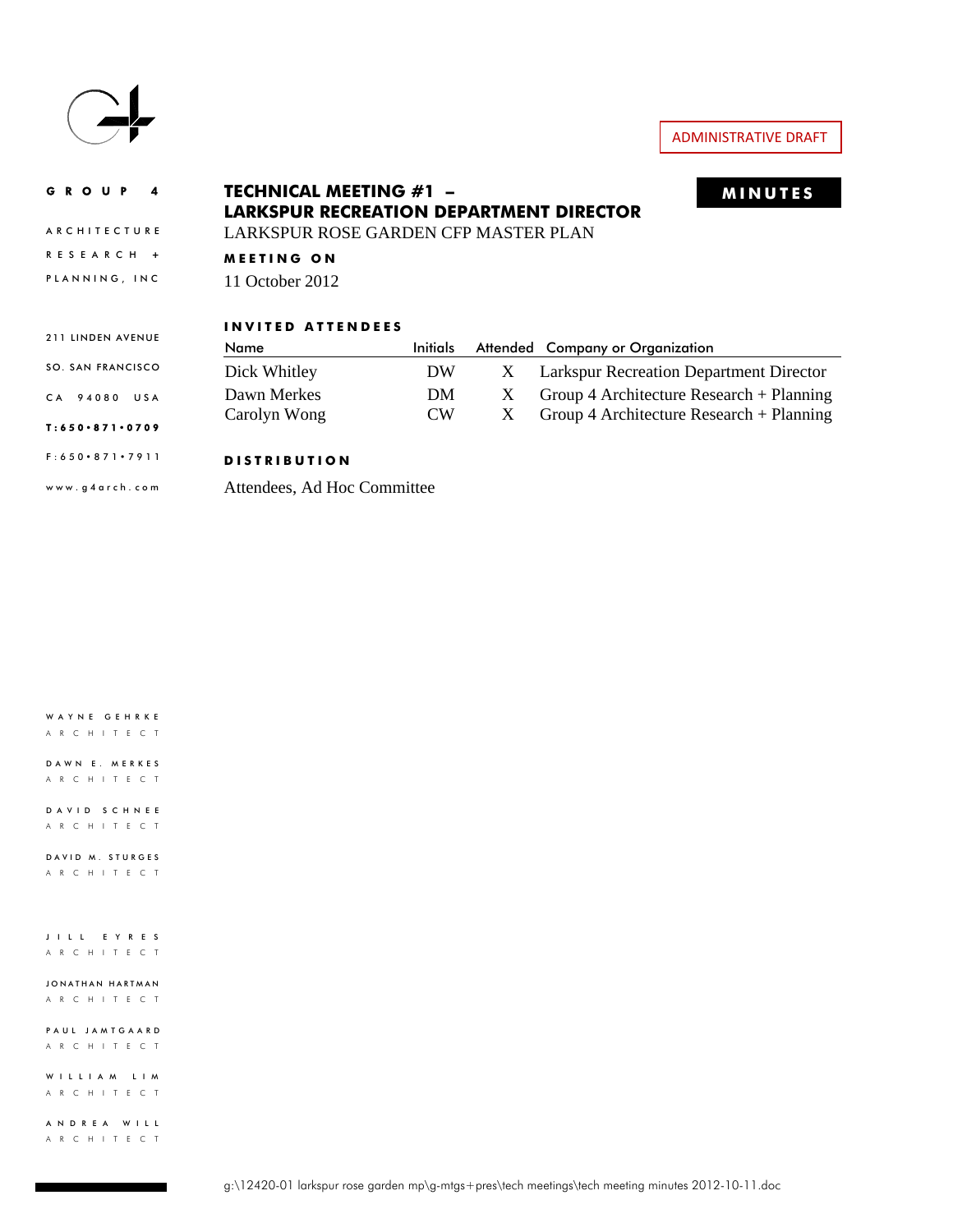

**PARKS AND RECREATION WE SEE ALCOHOLY AND STATUS** 

## A1 COMMUNITY ROOM

#### 1.01 **Space description**

- Carpeted
- Capacity 60 people

#### 1.02 **Rentals**

- $\blacksquare$  Church, social service program(s)
- $\blacksquare$  Facility limitations limitations on rentals: no alcohol permitted

#### 1.03 **Limitations**

- Lack of storage
- No A/V power/data/screen
- Size; divider not acoustically separated can only be used for one program at a time
- Kitchen is adequate (Corte Madera has an example of a community space with kitchen for rental)
- $\blacksquare$  Flooring finishes carpet is limiting
- No sink for arts and crafts
- Aerobics happens at the gym
- Multi-purpose classroom technology lab

#### A2 OTHER FACILITY AND PROGRAM ANALYSIS

#### 1.04 **Current Programs**

- Jazzercize
- $Art$  classes
- PE Classroom
- Yoga  $(12-15$  currently attend)
- Woodworking
- $\blacksquare$  Kinder Music
- Tai kwan do
- Computer animation class
- Scout troops
- **Monthly meetings local sports groups**

#### 1.05 **Partnership with Corte Madera**

- Jointly published brochure
- Reciprocity for residence

#### 1.06 **Current offices**

- 3 offices with doors
- Reception area
- Staffing:
	- Recreation Director
	- One full-time Recreation Supervisor
	- One half-time receptionist
	- Hourly employees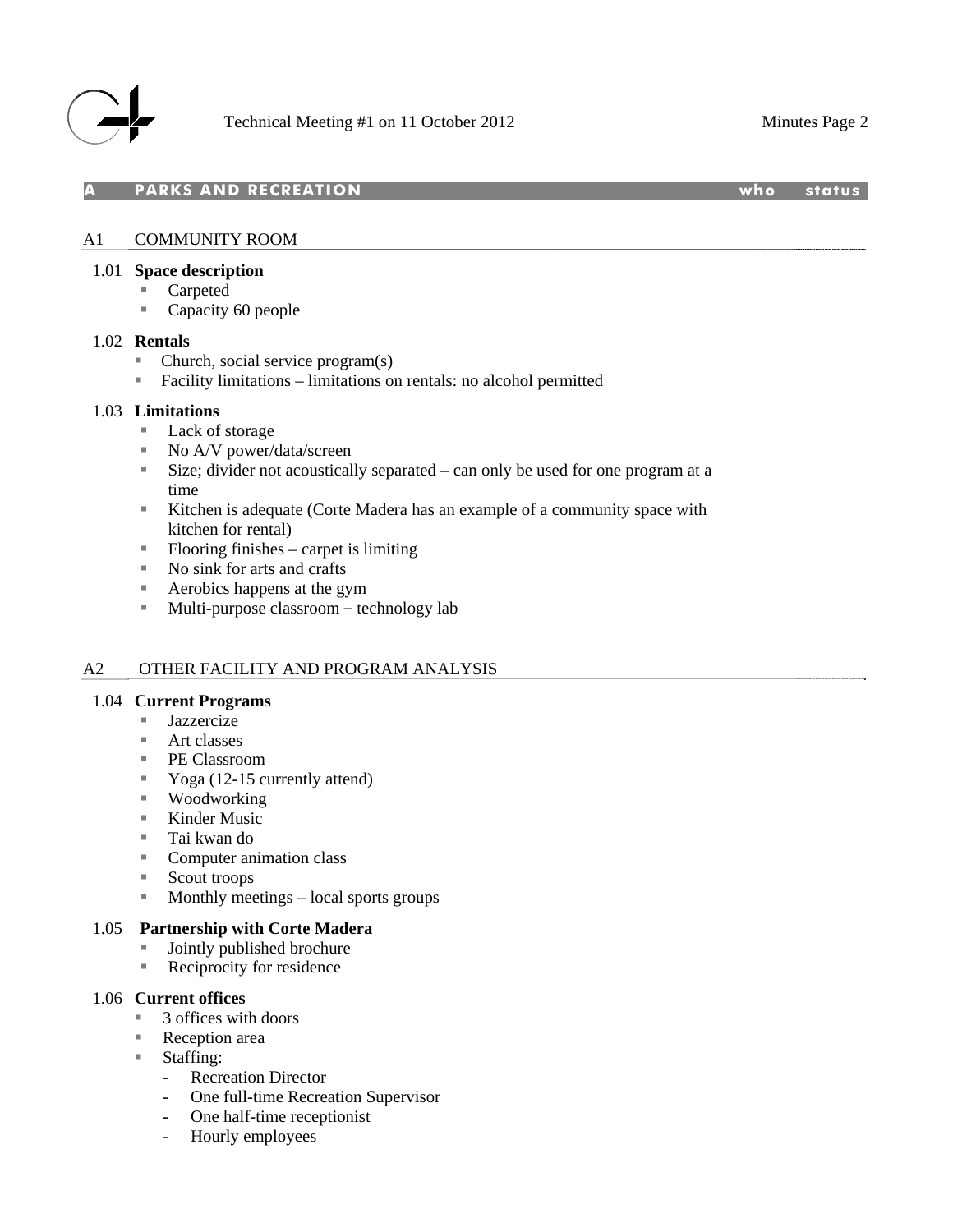

# 1.07 **Hall Middle School Gym**

- Jointly funded by the City of Larkspur and the School District
- Operations and maintenance performed by School District, prorated by percent of use, rental revenue goes to offsetting O&M costs
- CYO volleyball and basketball, season charge per head subsidized
- 73% cost recovery
- Gym is used for after school teams, talent shows, etc.
- Aerobics class (8-10 participants) currently held here
- $\blacksquare$  Special events no alcohol permitted on school grounds
- Communities emergency shelter
- Corte Madera also has a gym that they use in partnership with the school district

#### 1.08 **Student Programs**

- Afterschool programming at Greenbrae Bacich School, sometimes Hall Middle school
- Access to two other classrooms at Hall after school homework support and activity at "The Lounge" is an opportunity for latch key students
- Super Cool Summer School Bacich and Kent Middle school (academic and activity based)

# 1.09 **Current outdoor programming and amenities**

- Synthetic Field at Hall Middle school
	- Great revenue generator
	- \$70/hr rental fee, people willing to pay
	- Lacrosse, adult and youth soccer, rugby
- Grass Fields at Piper Park
	- Used by Marin Catholic Girls' field hockey
	- Series of adult and youth soccer leagues
	- Adult cricket league on the weekends
	- Lacrosse and rugby more limited
- Softball Fields
	- Recreational league
	- Corte Madera league (occasional use)
	- Twin Cities Girls Softball League and the Blue Angels Girls' League
	- Outside league rental 2-3 times each month from June September
- Piper Park Dog Park
- $\blacksquare$  4 tennis courts
- $\blacksquare$  30 picnic tables
- Sand volleyball courts
- Playground
- Boat dock
- Walking path around Piper Park (1 kilometer long)

## 1.10 **Field Needs**

- Additional fields are needed; no more land to build on
- Currently do not have plans to add fields

# 1.11 **Swimming pool**

 Tam /Union High school District, College of Marin Partnership is being explored for public access